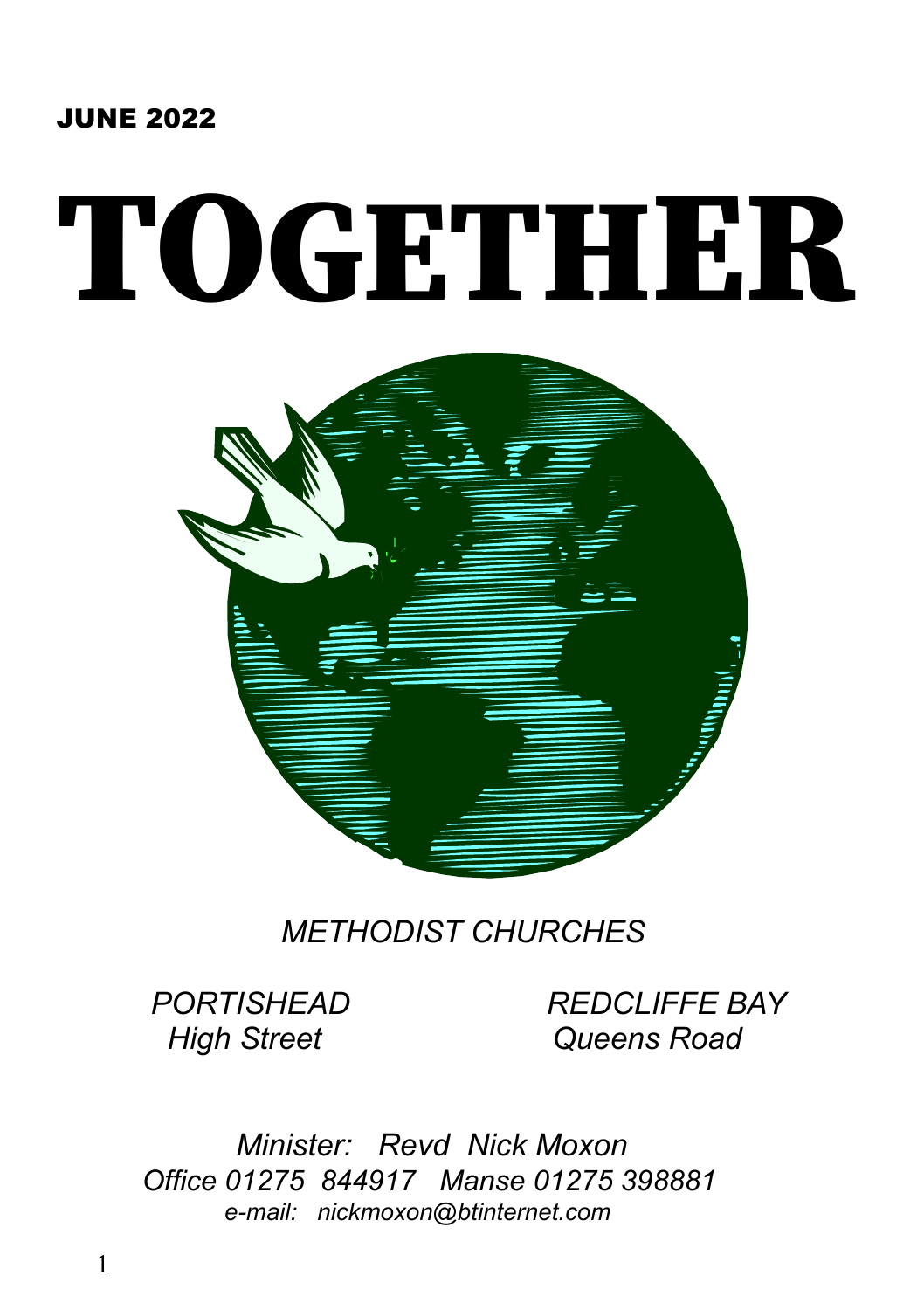# From Rev Nick Moxon

I am writing this letter a couple of weeks before the celebrations marking the Queen's platinum jubilee. Even if you don't watch or join in any of the events you can at least enjoy an extra day's bank holiday!

One of the events I'm looking forward to watching is the lighting of the beacons. There is a long tradition of celebrating Royal Jubilees, Weddings and Coronations with the lighting of beacons. A beacon chain, once used as a tool for communication, has now become a symbol of unity across towns, borders, countries and continents and is often the central point of focus for any outdoor gathering or celebration. In 1897, beacons were lit to celebrate Queen Victoria's Diamond Jubilee. In 1977, 2002 and 2012, beacons commemorated the Silver, Golden and Diamond Jubilees of The Queen, and in 2016 Her Majesty's 90th birthday.

Thousands of beacons will be lit in communities throughout the country, and one in each of the Commonwealth countries, 54 in total. I'm sure it will be a magnificent occasion.

It reminds me of the words Jesus said in his sermon on the mount about being a light on a hill - shining bright for all to see. And as we shine we communicate the love of God and direct people to Him.

Throughout her years as our Queen, Elizabeth II has done just that. She has taken not only her coronation vows seriously but also her own personal faith in Jesus. She has been a beacon.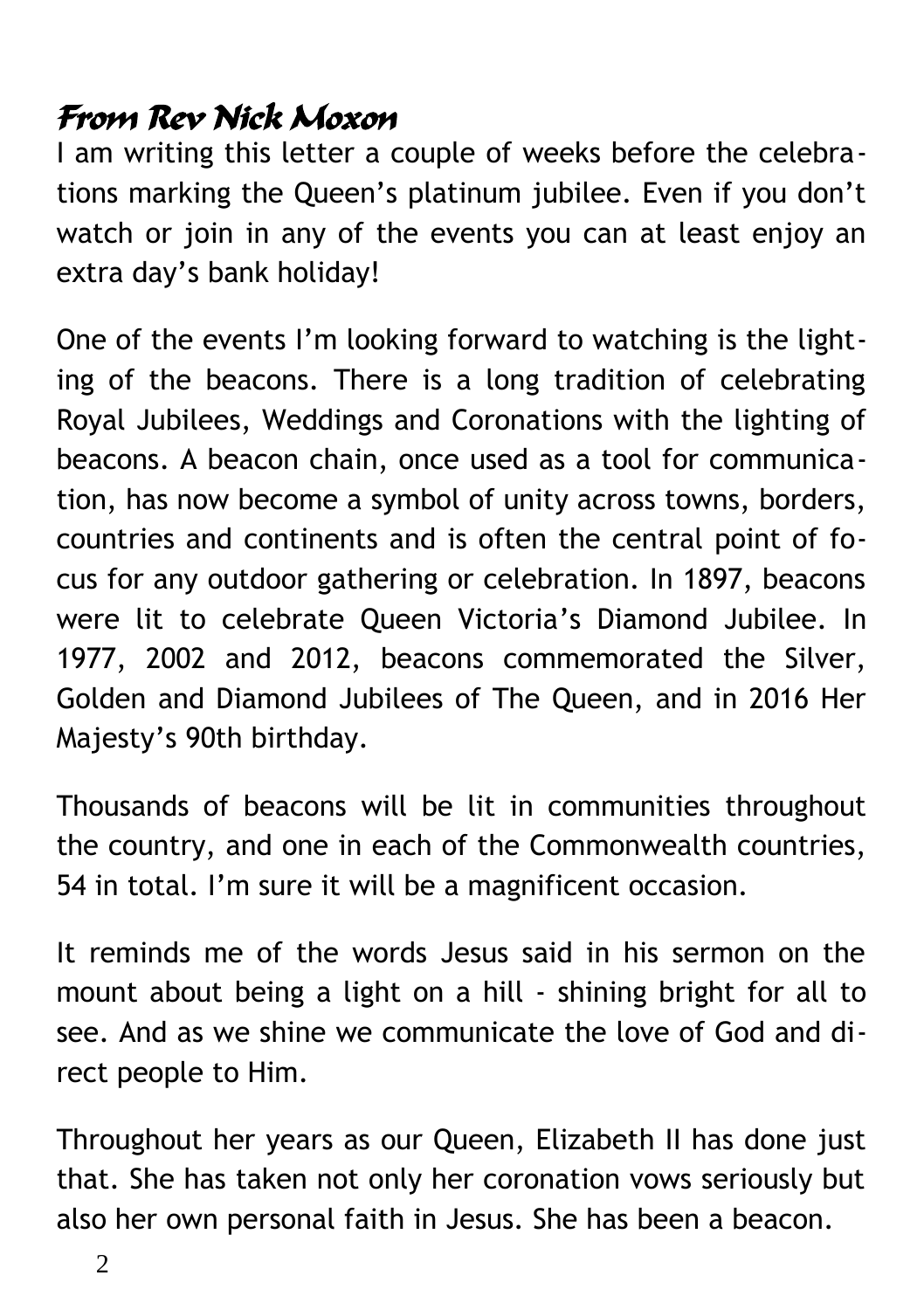When we see the many beacons coming to life in the communities and over the continents maybe we can think about how we can be a beacon - shining bright for God.

# Nick

 Sunday Services in Church are at 10.00 am at Portishead and 10.30 am at Redcliffe Bay. Pre booking is not required. These and other events are listed in the Calendar.

Some Covid 19 precautions are being maintained.

# CHURCH CALENDAR

# **June 2022**

 1st Wednesday 10.00 – 11.00 am Prayer Meeting (Portishead) 2nd Thursday 10.00 – 11.30 am Baycon Butties (Redcliffe Bay) 5th Sunday PENTECOST 10.00 am Morning Service (Portishead) Mr Martin Buckley 10.30 am Morning Service (Redcliffe Bay) Rev Nick Moxon 12.30 am The Big Lunch (Flower Field) 8th Wednesday 10.00 – 11.00 am Prayer Meeting (Portishead) 2.30 pm Afternoon Tea (Portishead) 7.30 pm Bible Study – on-line. 12th Sunday 10.00 am All Age Worship (Portishead) Rev Nick Moxon 10.30 am Morning Service (Redcliffe Bay) Mr Alan Emery 13th Monday 9.30 – 11.30 am Little Stars (Redcliffe Bay) 14th Tuesday 10.00 am Holy Communion (Redcliffe Bay) Rev Nick Moxon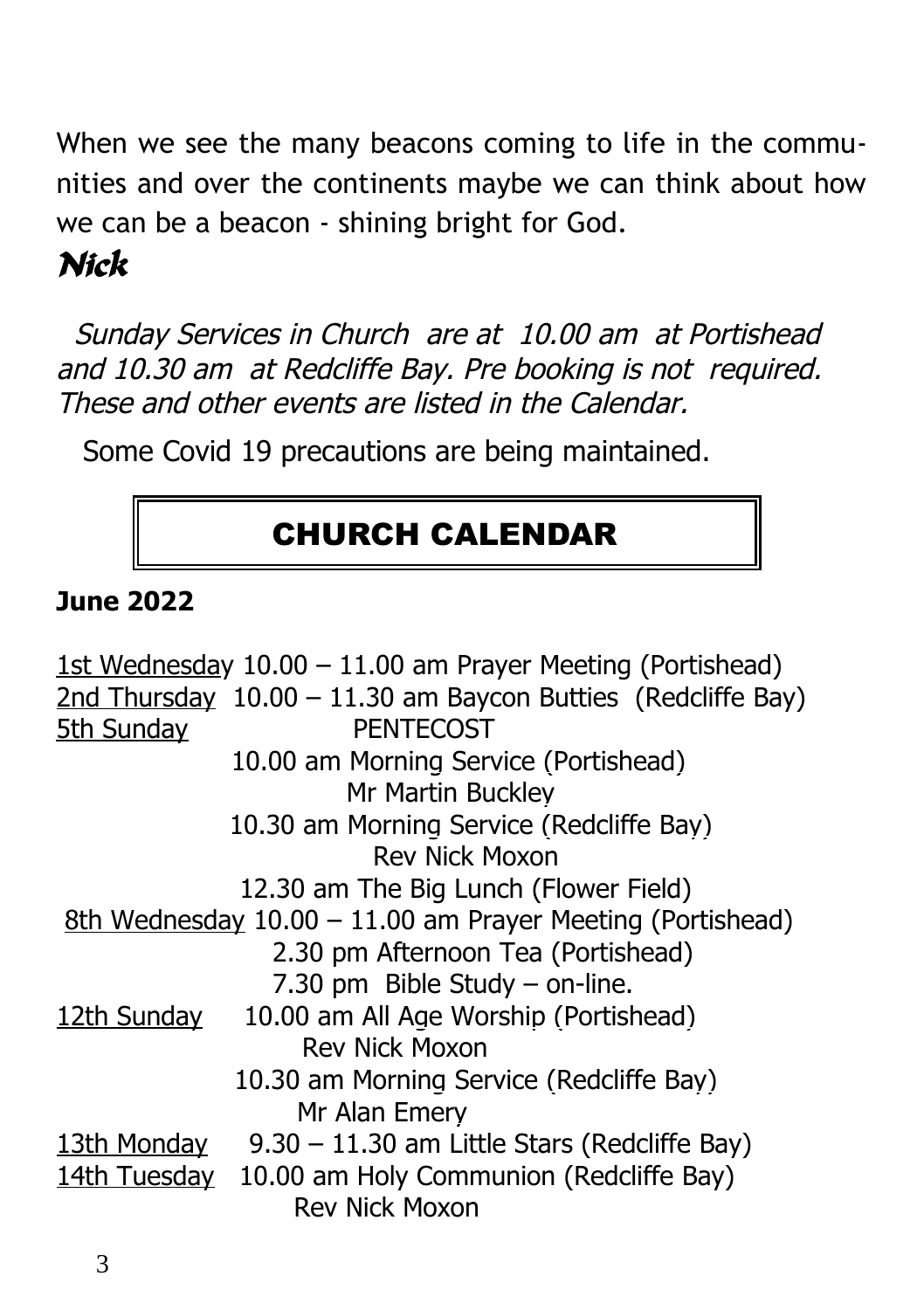10.30 -noon Coffee and Chat (Redcliffe Bay) 15th Wednesday 10.00 – 11.00 am Prayer Meeting (Portishead) 18th Saturday 9.30 am Working Party (Redcliffe Bay) 19th Sunday 10.00 am Morning Service (Portishead) Mrs Heather Bentley 10.30 am Holy Communion (Redcliffe Bay) Rev Nick Moxon 20th Monday 9.30 – 11.30 am Little Stars (Redcliffe Bay) 22nd Wednesday 10.00 – 11.00 am Prayer Meeting (Portishead) 7.30 pm Bible Study – on-line. 26th Sunday 10.00 am Holy Communion (Portishead) Rev Brian Hunt 10.30 am Morning Service (Redcliffe Bay) Rev Ian Bowley 27th Monday 9.30 – 11.30 am Little Stars (Redcliffe Bay) 29th Wednesday 10.00 – 11.00 am Prayer Meeting (Portishead)

# GENERAL NEWS

# CHURCHES TOGETHER IN PORTISHEAD

 We'd love to see you at the Portishead Churches Together Big Jubilee Lunch on Sunday 5th June, from 12.30pm at the Flower Show field. Everyone is welcome (so invite your friends!) to bring a picnic and join with others for a few hours of food and fun. There will be a range of activities and a short service to honour the Queen's 70 years of faith and service.

#### PORTISHEAD TOWN COUNCIL'S JUBILEE EVENTS

 Thursday 2nd June – Gordano District Scouts Beacon Lighting at Battery Point from 9.15 pm with local singers performing "A Life Lived with Grace"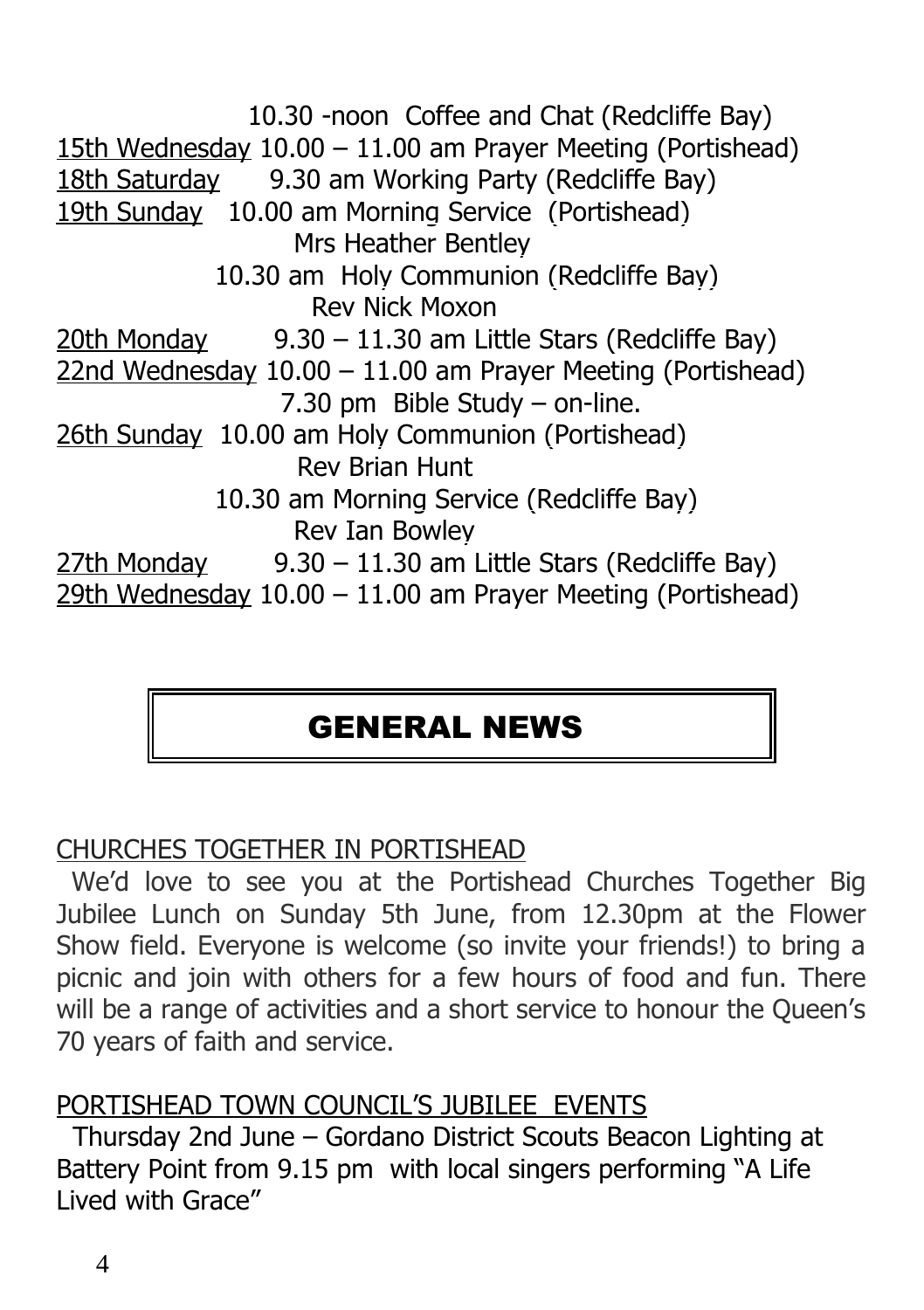Friday 3rd June – Community Event in the Show field from 1.00 – 8.00 pm including children's entertainer, live music, craft stalls, food and drinks. Strawberries and cream.

# ARE YOU AN UNPAID CARER

 or know someone who is? Wellspring Counselling is running some workshops to support people with their mental wellbeing and the frustrations, stress and worry that can often be involved in being a Carer. These will be on Tuesdays at Holy Trinity Church, Nailsea from 6.30-8 pm starting from 1st June for five weeks. Each session costs £5 but reduced rates are available. If you'd like to know more please look on the Wellspring website or Facebook page or to book onto a workshop, email: [reception@wellspringcounselling.org.uk](mailto:reception@wellspringcounselling.org.uk) Or contact Wendy Griffin Tel 01275 810879

## METHODIST HOMES SUNDAY 12th June

 Gift envelopes will be distributed at Church on 12th June for Methodist Homes. Our gifts this year will be used to improve their garden and outdoor spaces for residents, which helps to bring a calming environment, and has a huge positive impact on their mental and physical wellbeing. Thank you for your gift.

#### HOW MHA SUPPORTS OLDER PEOPLE AT RISK OF LONELINESS AND ISOLATION

 Our partner charity, MHA, supports 18,000 older people across the UK every day. As the only national care provider to offer connected care and support through specialist care homes, retirement living and community Live later life well groups, MHA is a leading light in later life care. Jonathan Mace, Director of

Communities for MHA, explains how mental health and wellbeing has been a priority during the pandemic.

m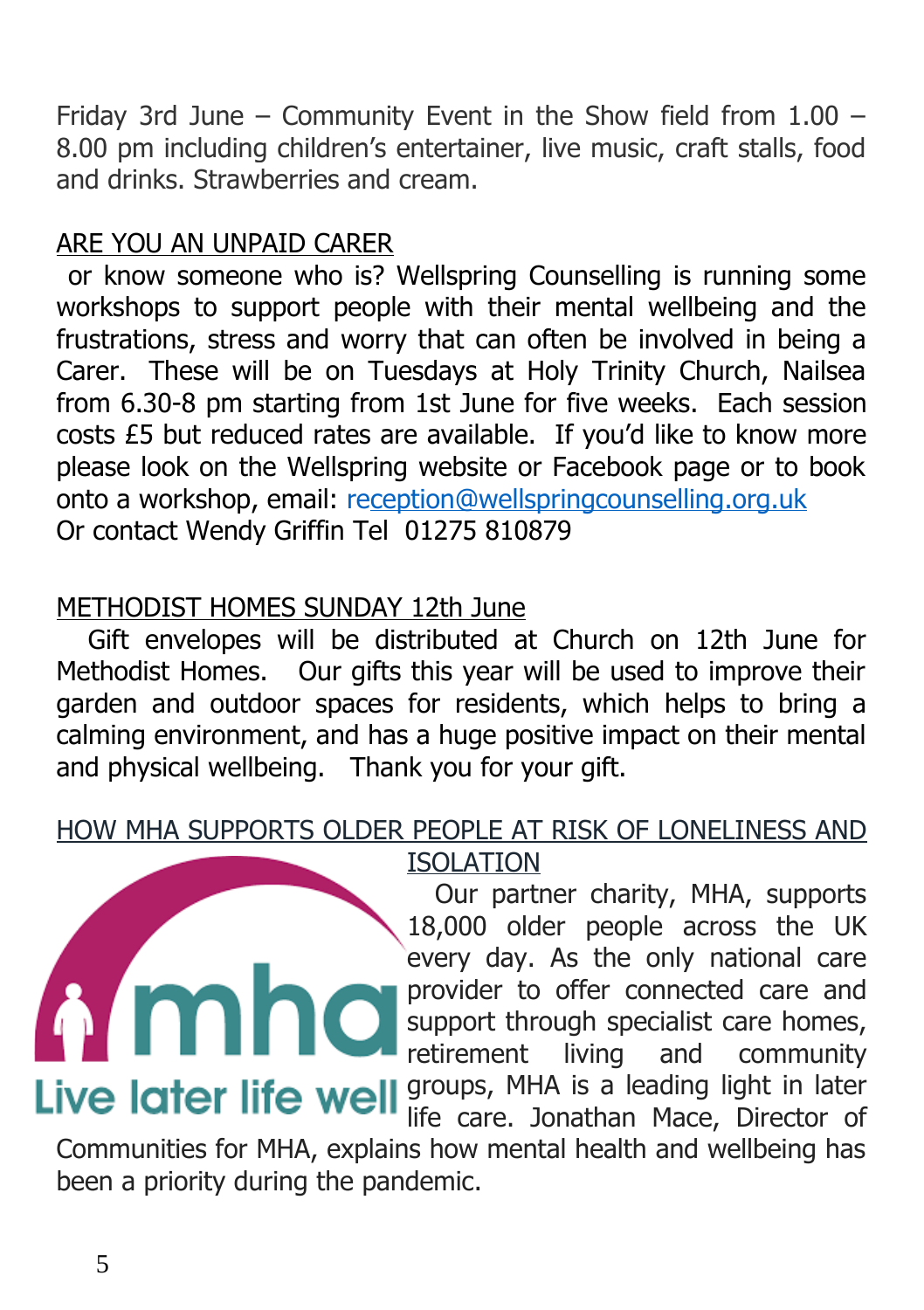When face-to-face MHA Communities (formerly MHA Live at Home) meetings weren't possible during the pandemic, we sadly saw a decline in the wellbeing of our members.

But this also led to an opportunity for MHA to reach even more older people at risk of loneliness and isolation. We developed Digital Communities, a virtual community created for people aged 55 and over.

 This online community is designed to support people feeling isolated or lonely within their own home through a variety of activities promoting social inclusion. Activities include arts and craft, advice around looking after your health, and wellbeing as you get older.

 Over the past year the team has created more than 300 pieces of video content, totalling over 200 hours. We have had over 6,000 views on YouTube alone and featured in the social media feeds of more than 47,000 people.

 This all goes to back up the more traditional face-to-face activities which have been running for a little while now, as well as the continuing befriending services to support older people.

 And you don't just have to take MHA's word for how activities provided by its Communities services can help people. There is research to back this up.

 Over in MHA Communities North Staffordshire, evaluation of the Better Together project with Father Hudson's Care to expand services in the area showed over 70% of members felt less lonely and isolated and 22 new social groups were set up during the four years of the project. Additionally, over 80% of volunteers felt they had been able to make a difference through their volunteering.

To find out more about how MHA Communities could help you or someone you know, go to

[www.mha.org.uk/communities](http://www.mha.org.uk/communities)

#### PORTISHEAD PARISH

 Rev Tonya Nixon was licensed as the new Team Pastor by Bishop Ruth on Tuesday 24th May. Welcome Tonya to Portishead.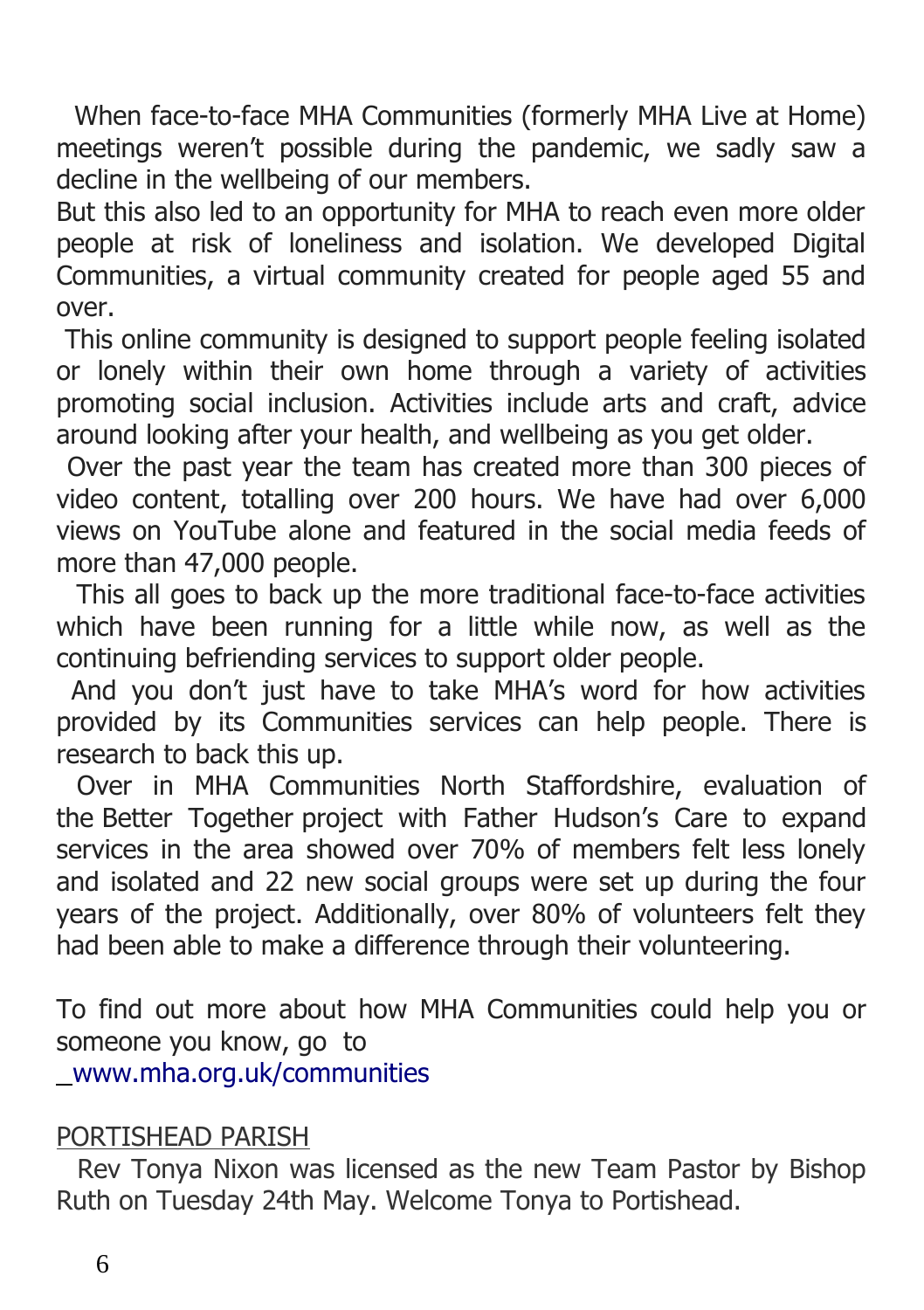#### NEW BISHOP



Downing Street has announced that the next Bishop of Bath and Wells will be the Rt Rev Michael Beasley; currently Bishop of Hertford in St Albans Diocese. Prior to taking a full time role with the church, Bishop Michael was an epidemiologist, a background

he was called on to use during the pandemic as a member of the Church of England's Covid task force. Please pray for Bishop Michael as he prepares to take his appointment.

## 2022 METHODIST CONFERENCE

The Methodist Conference will meet in Telford from Thursday 23rd - Thursday 30th June 2022. 22 Ordinands and Officiants will be ordained on 26th June.

# GIFTS FOR THE BRISTOL METHODIST CENTRE

 Thank you to everyone from both Redcliffe Bay and High Street Churches who responded to the cry for help from the Bristol Methodist Centre. Four huge bags of food, which completely filled their large supermarket trolley, were taken to The Centre on Monday, 16th May, and very gratefully received. The Centre was very busy that morning, so no doubt our food gifts would be used very soon. Thank you for your help.

## STATEMENT ON THE NATIONALITY AND BORDERS ACT 2022 *A statement on behalf of the Methodist Church in Britain, Baptists Together and the United Reformed Church*

 We lament the passing of the Nationality and Borders Bill into law. Compelled by the Biblical call to welcome the stranger, our denominations were outspoken in our criticism of the Bill, arguing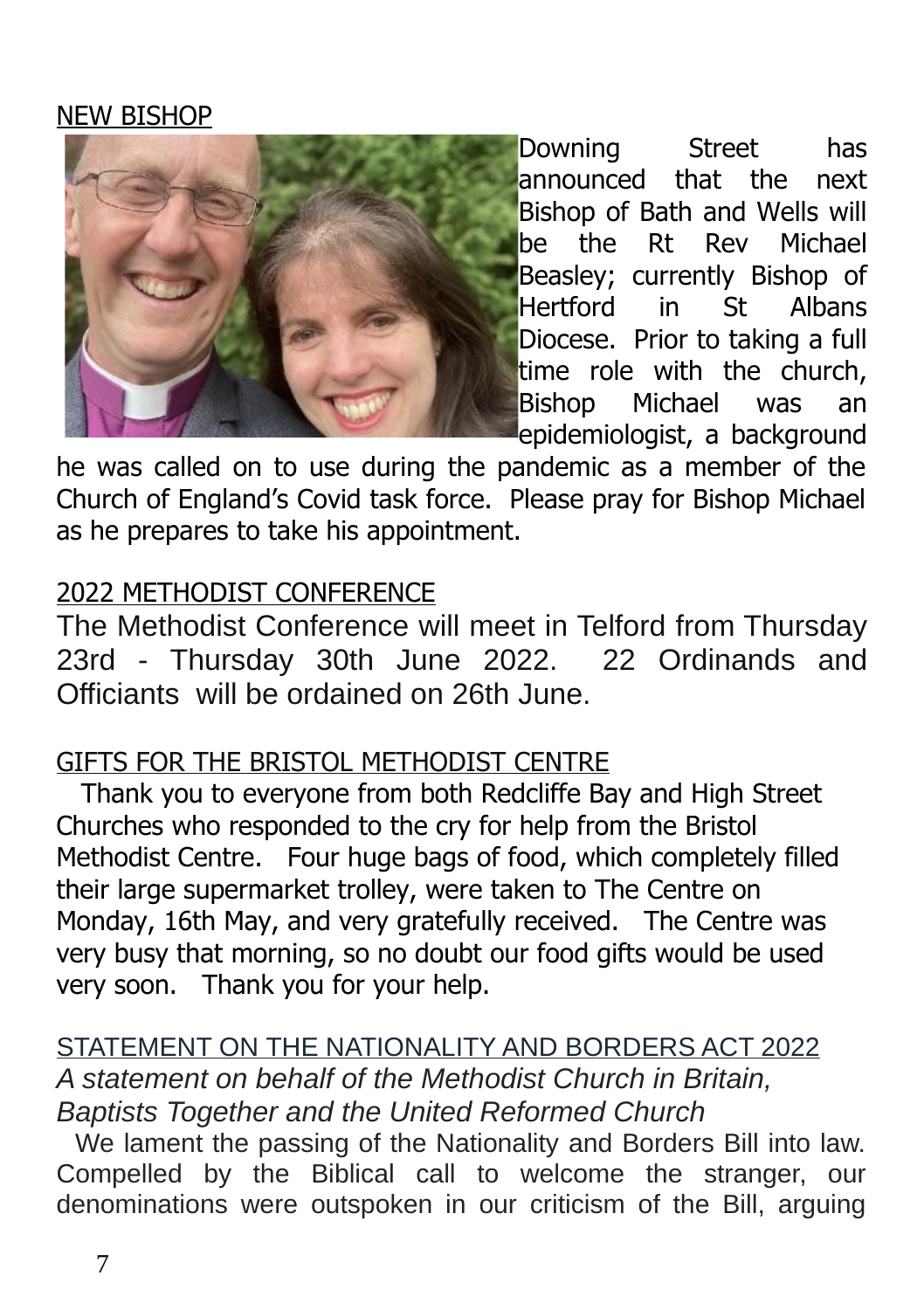that it would unjustly remove the rights and threaten the dignity of people who are in need of our nation's care and protection.

 Over the last year, members of our churches have come together with a wide range of people to raise concerns about the government's proposals, and to stand alongside refugees. Many have also signed up to host refugees from Ukraine, and continue to be involved in welcoming people seeking sanctuary in their own communities. This legislation will not diminish that spirit of compassion, hospitality and solidarity. We know that through such encounters we will learn more about ourselves, each other, and God.

 Alongside the practical work of welcome, our Churches will not stop advocating for love to be shown to our neighbours through the policies and practices of our asylum system. We will continue to push the government to open up more safe and legal routes for people who are in need of the sanctuary we can offer here in the UK. Our denominations have also joined hundreds of other organisations and charities in pledging to work towards the repeal of the UK's 'antirefugee' laws. We remain committed to working with others towards a refugee protection system that treats all people with dignity and compassion.



THE POLITICAL AND ECONOMIC CRISIS IN SRI LANKA Sri Lanka is experiencing the worst economic crisis since becoming independent in 1948. The government has insufficient foreign currency to import essentials such as food, petrol,

cooking gas and medicines, so there are severe shortages. Waiting in queues has become normal, and the wait to purchase petrol can now be longer than 24 hours. However, rising inflation means that basic items have become too expensive for many people to afford. In the light of the anger and frustration which have led to public protests, the Methodist Church in Sri Lanka has called for action on the part of those in power, and non-violent approaches from both the protesters and the authorities.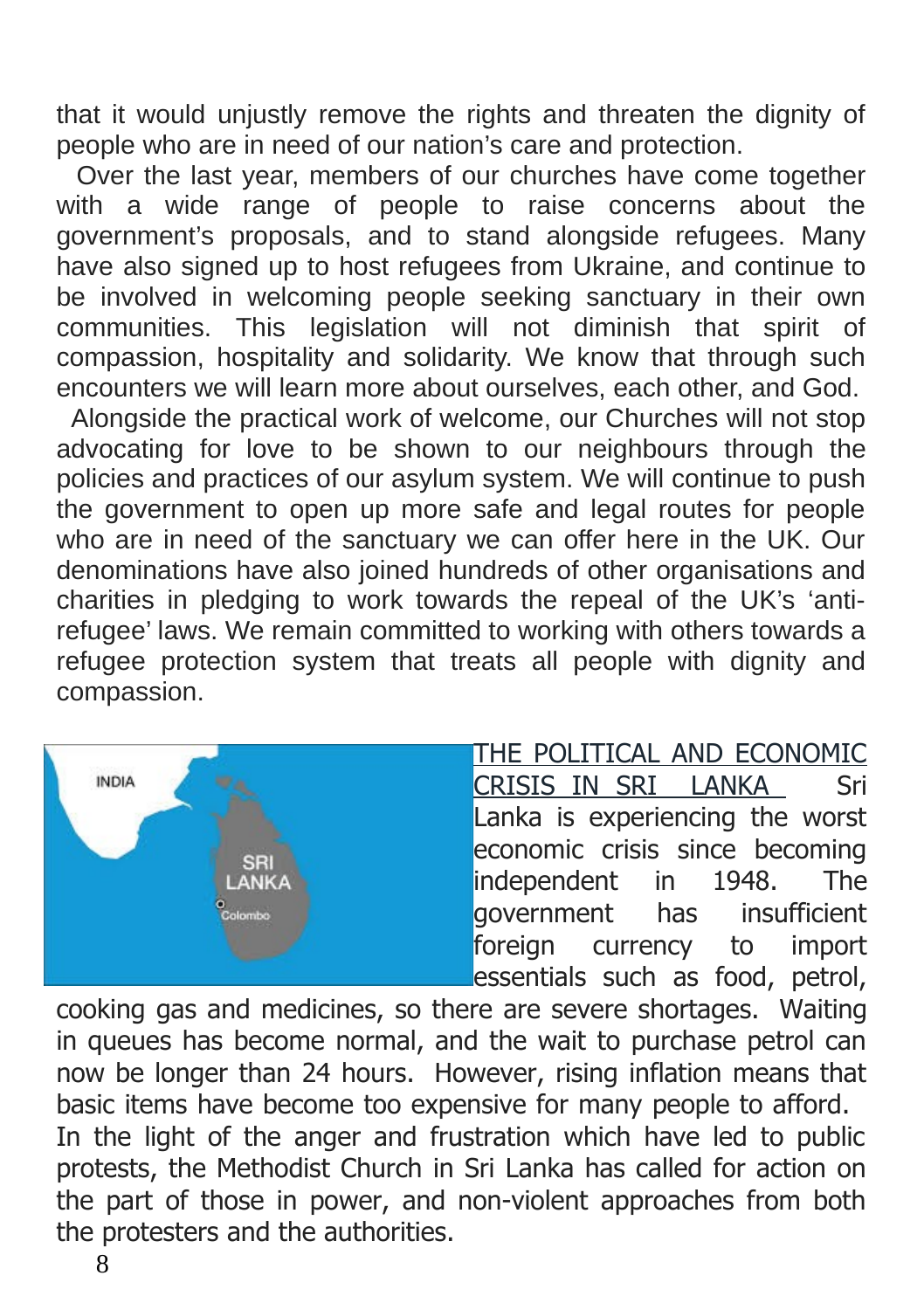The Methodist Church in Britain received a letter from Rev W.P. Ebenezer Joseph, President of Conference, Methodist Church, Sri Lanka in which he commented, "The Methodist Church Sri Lanka is grieved and alarmed at the current political developments that are unfolding before us, at a time when as a nation we are facing an acute economic crisis, causing immense suffering and hardship, leading to frustration and hopelessness among all our people."

 The President and Vice-President of the Methodist Conference have offered this statement of support and solidarity in response:

 Over the past weeks we have seen the reports of the situation in Sri Lanka as the country has experienced economic collapse on top of the social disruption brought about by the Covid crisis. We have noted with concern the sufferings of the Sri Lankan people as soaring inflation has led to unaffordable prices of basic goods and shortages of foods, medicines and fuel.

In response to the Appeal from the Methodist Church, Sri Lanka Pertaining to the Current Situation, and in the face of the growing anger and political unrest in Sri Lanka, we join in calling for calm attempts to reach peaceful solutions, and in affirming the need for all individuals to treat others with care and love.

 The Methodist Church in Britain values the partnership of the Methodist Church in Sri Lanka. We stand in solidarity with them at this time of economic and political crisis, and support them in their appeals for solutions according to democratic principles. We join them in their call for non-violent action and dignified treatment of other people, both on the part of protesters, and on the part of the authorities when dealing with peaceful protests.

 We continue to hold the leadership and members of the Methodist Church Sri Lanka in our prayers,

Rev Sonia Hicks and Barbara Easton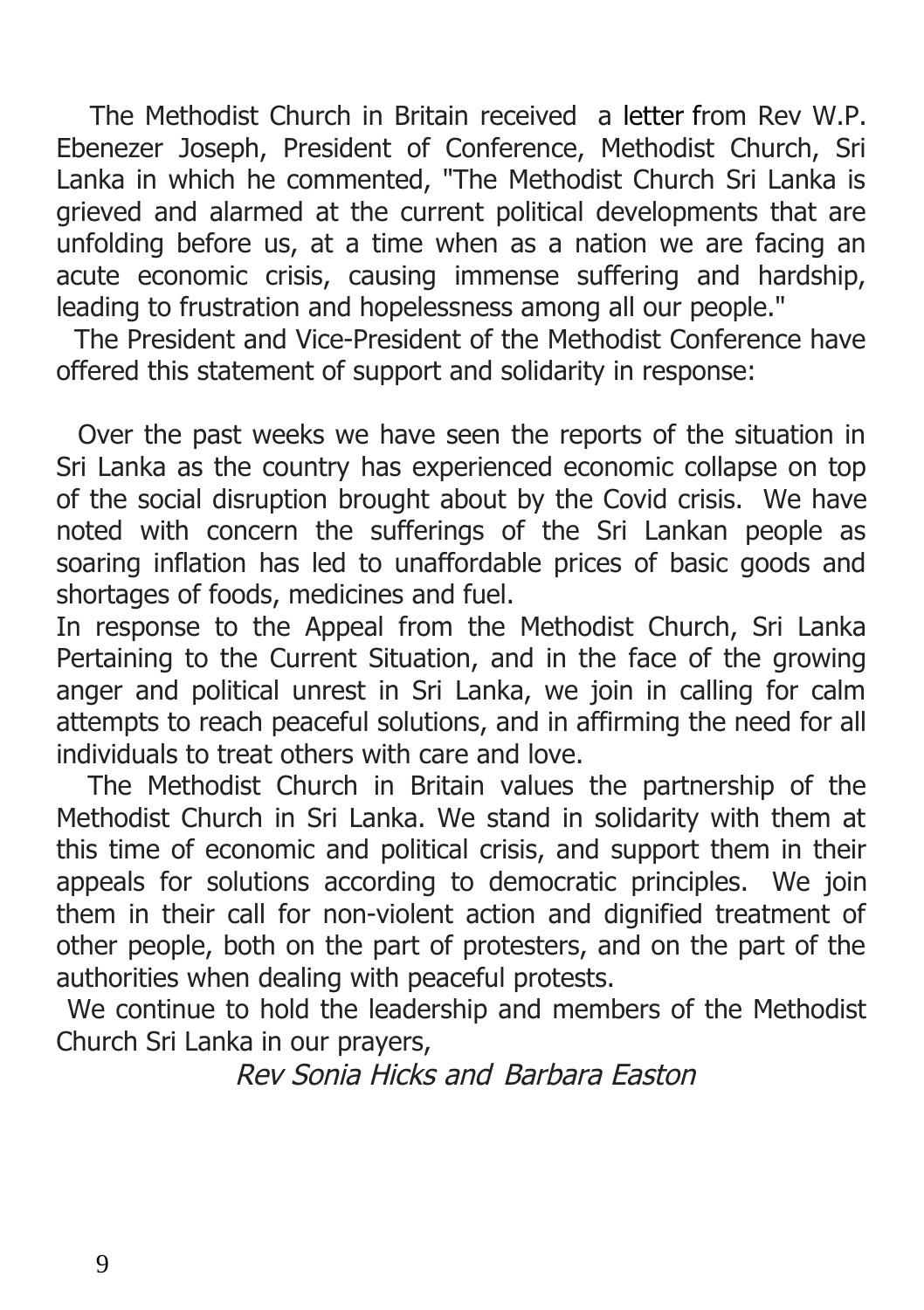# PRAYERS



 God of all peoples and nations, Who created all things alive and breathing, United and whole, Show us the way of peace that is Your overwhelming presence. We hold before you the peoples of Ukraine and Russia, Every child and every adult. We long for the time When weapons of war are beaten into ploughshares When nations no longer lift up sword against nation. We cry out to you for peace; Protect those who only desire and deserve to live in security and safety Comfort those who fear for their lives and the lives of their loved ones Be with those who are bereaved. Change the hearts of those set on violence and aggression And fill leaders with the wisdom that leads to peace. Kindle again in us a love of our neighbour, And a passion for justice to prevail and a renewed recognition that we all play a part in peace. Creator of all hear our prayer And bring us peace. Make us whole. Amen

 *Christian Aid*

For Sri Lanka:

 Pray for protection for those who are protesting around the country. That the powers that be will hear these important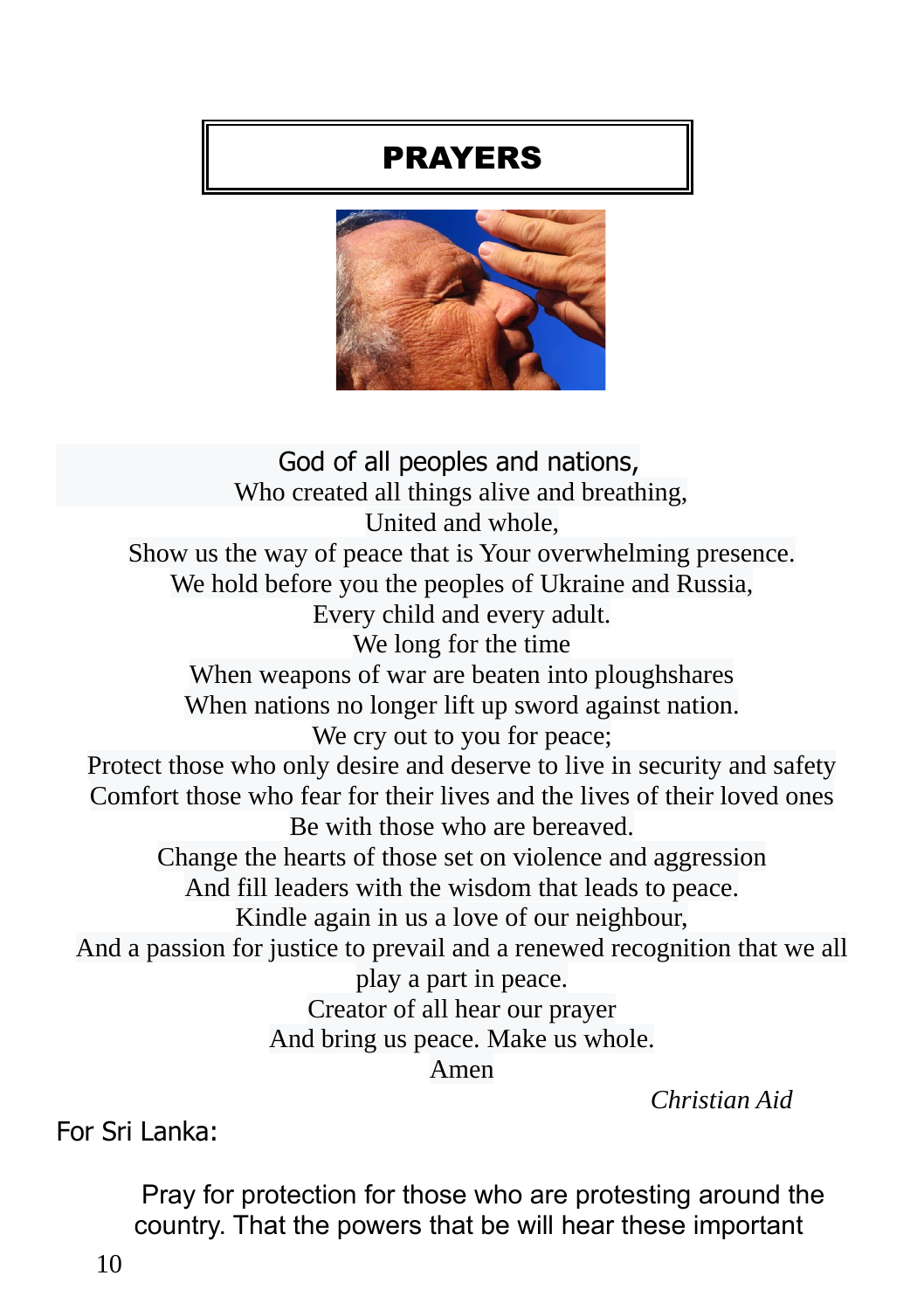voices of the common man and they need to be heard. Pray that the protests and protestors stay peaceful and non-violent, as there are more and more happening around the country. •Pray for the judiciary for impartiality and justice to be upheld and corruption curtailed.

•Pray for the people of Sri Lanka who have been stretched beyond their capacity to cope in the past few weeks, who are tired, frustrated and bitter.

•Pray that the people will remain hopeful, peaceful but dissatisfied and vocal in protest, and endure until change takes place.

•Pray for the emergence of a credible political solution. Pray for courage to make the hard decisions and policies needed to bring stability to the economy.

•Pray for economic improvement and for resilience for the Sri Lankan people, so that they may continue to push through the next few months/ years as the government seeks answers for these losses.

•Pray for God to pour out His mercy on the people of this country and to bless Sri Lanka with the resources they need to help the country recover. Pray that the Church in Sri Lanka will be a beacon of hope to the people who continue to look for hope in these dark times.

#### *Some daily prayer suggestions from The Joint Public Issues Team:*

 We give thanks that California achieved 100% renewable energy for a period on 30 April. This is a positive milestone towards their goal of being powered entirely by clean energy by 2045. God, we thank you for the commitment enshrined in law and policy to reach this aim. We pray that other policymakers would be inspired to follow.

 After Mental Health Awareness Week, we give thanks for projects across the country that are improving people's wellbeing. 1 in 4 adults feel lonely some or all of the time, and initiatives like these offer friendship and fun to those who are struggling. God, we thank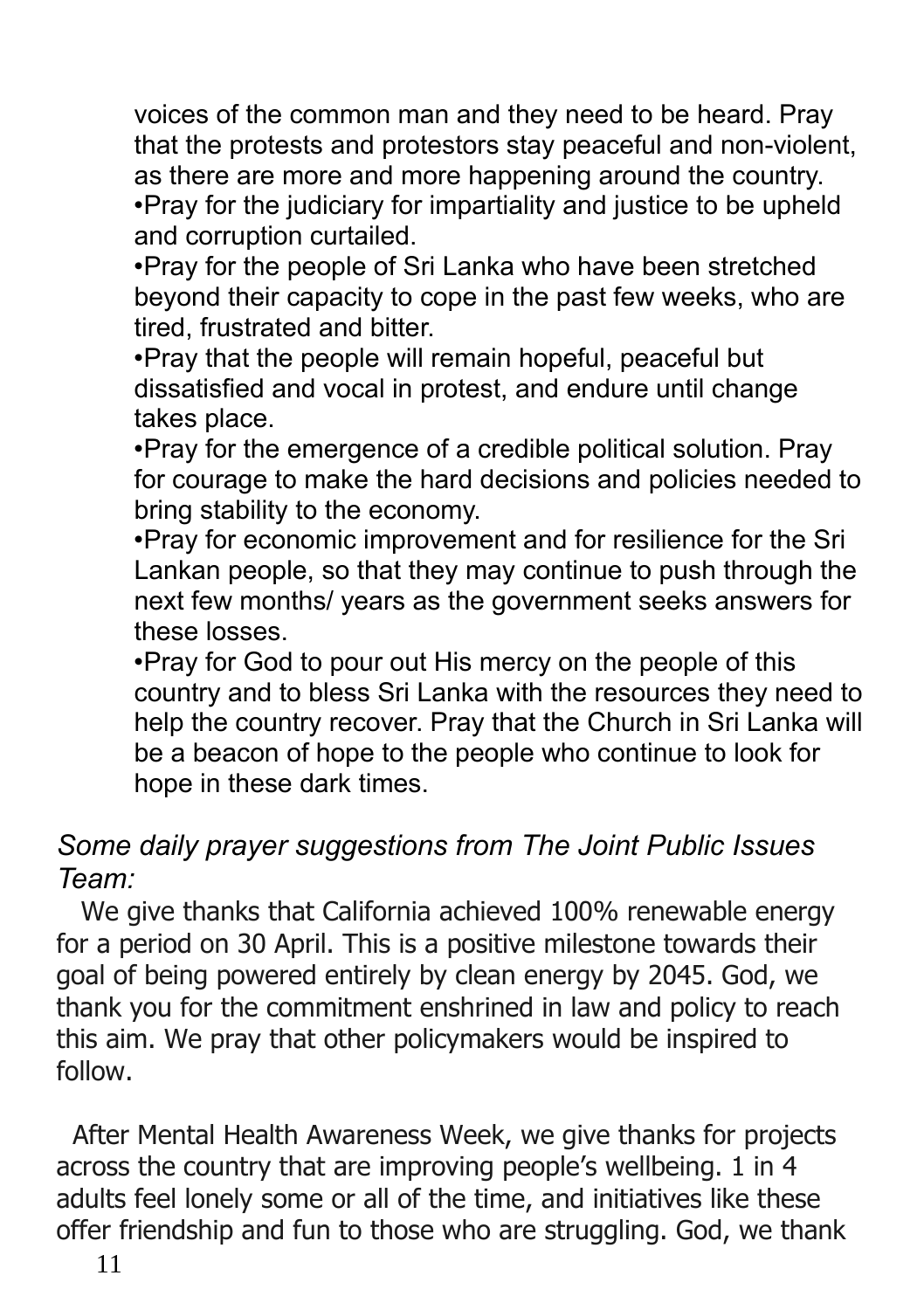you for all those who give their time and energy to improve the mental health of others.

 We pray for students entering the exam season. These are the first round of GCSEs, A Levels and Scottish Highers sat since the pandemic began. God, we pray your peace over exam halls across the country. May all students know that their worth does not come from academic performance.

 We pray for the Horn of Africa, which is enduring its worst drought for 40 years. Up to 20 million people face the risk of famine across parts of Kenya, Somalia and Ethiopia. God, we pray that those with the power to help would give proper attention to this crisis of hunger.

 We pray that the UK economy would not fall into a recession. The economy contracted by 0.1% in March, while inflation could reach more than 10% at the end of the year. God, we think of all those who suffer when prices go up and budgets are squeezed. Help us find ways to provide for people in need.

We pray that upcoming environmental tipping points in the UK would be averted. Catastrophic loss of wildlife, fisheries collapse and dead, polluted rivers are fast approaching, according to the Office for Environmental Protection. God, we pray that the government would understand the urgency of these crises, and act swiftly to avoid them.

Amen.

 (JIPT daily prayer prompts can be found on [Instagram](https://www.instagram.com/public.issues/?hl=en), **[Twitter](https://twitter.com/PublicIssues)** and **[Facebook](https://www.facebook.com/jointpublicissues)**.)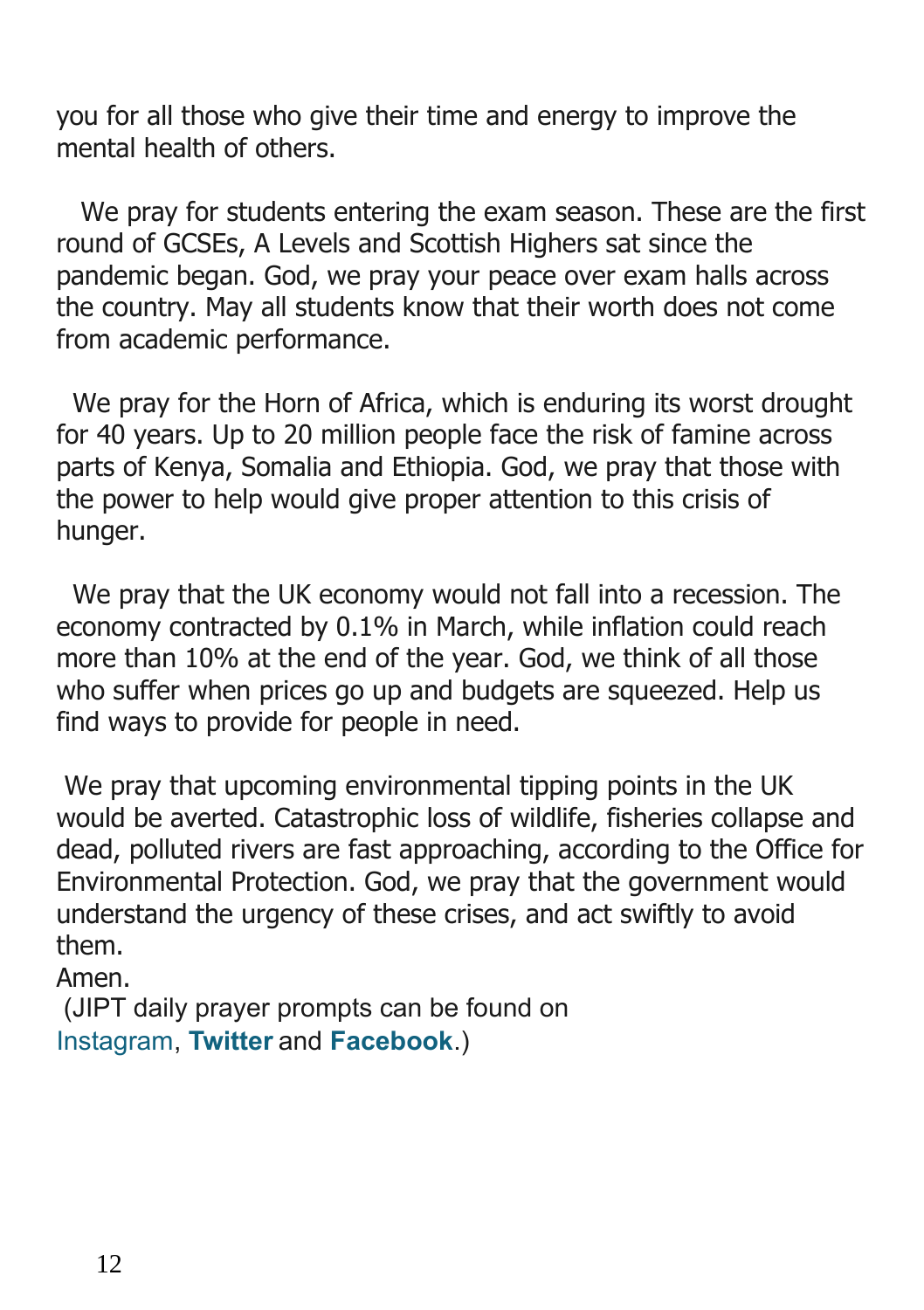

REDCLIFFE BAY

Website: [w](http://www.redcliffebaymethodistchurch.org.uk/)[ww.redcliffebaymethodistchurch.org.uk](http://www.redcliffebaymethodistchurch.org.uk/)

#### NEWS OF THE FAMILY

 Vernon Perry has had a spell in Southmead hospital but should be home by now. Margaret Prince and Rosemary Hurst are back home.

 Marjorie Legge is having temporary respite care at The Russets Sandford.

 Kay Taylor has had successful hospital treatment, which has been followed by a holiday.

Please pray for them.

#### BAYCON BUTTIES

 Our popular meeting for men, with bacon butties and coffee, Thursday 2nd June 10.00 till 11.30 am. All welcome

#### WORKING PARTY



 Thanks to all who came to the recent WP. The June Working Party will be on Saturday 18th - to tackle small jobs particularly in the flower beds and garden. Come for however long you can manage between 9.30 and noon.

#### PLANT CAKE AND BOOK SALE

 Our May Plant Sale was a great success, raising £345 for the Bristol Methodist Centre.

Thank you to Denise and John Orton, and others, for nurturing and providing so many plants, to Margaret Reddrop for the cake sales, to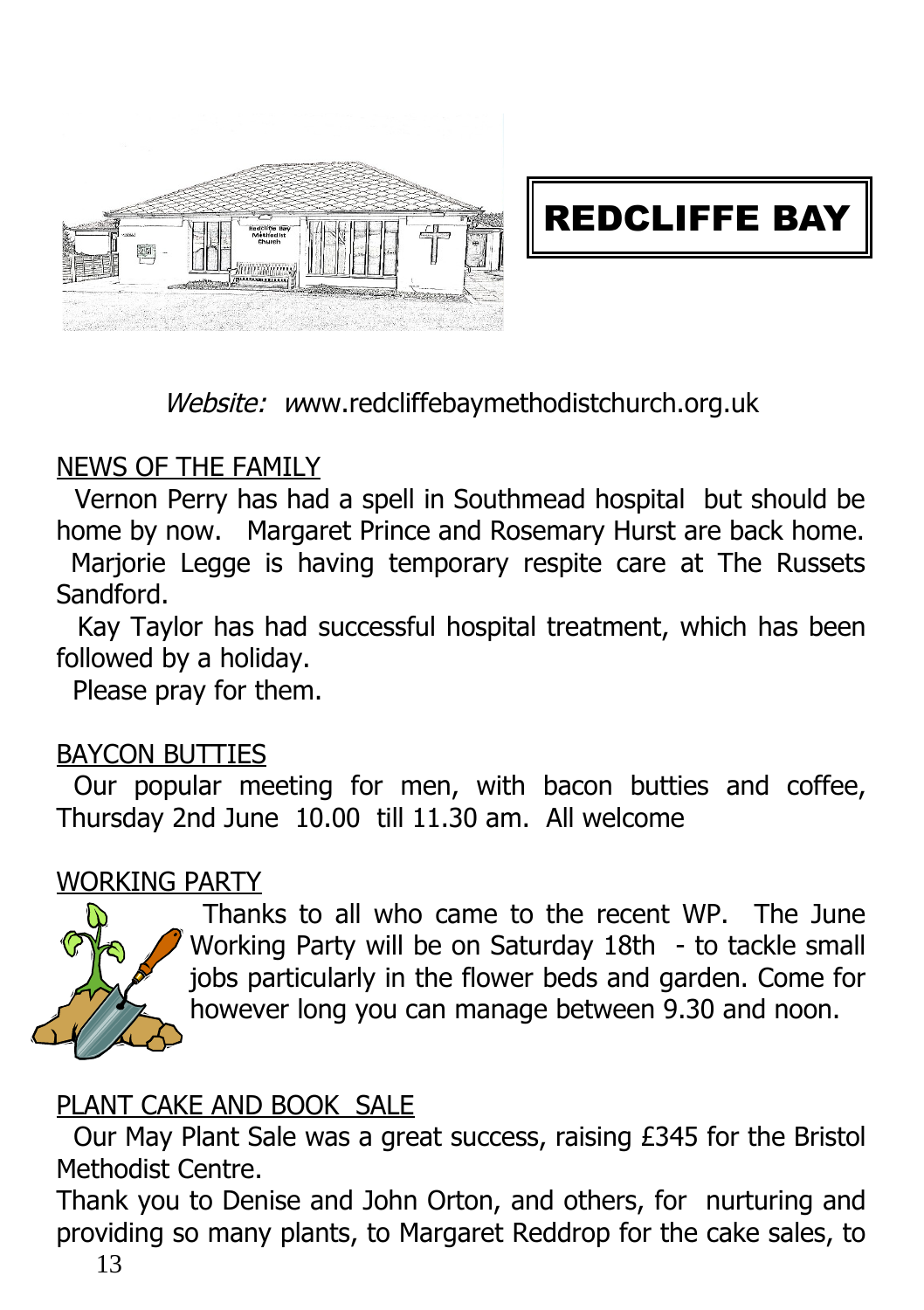Marion Radge for the huge book display, and to Sue Mason for the many teas and coffees served. The weather was just right for an outdoor sale, and many purchasers came. It was a most enjoyable Redcliffe Bay occasion.

PRAYER CHAIN To take part, or if there is a prayer need, please contact Sue Mason Tel. 849553.





```
 Office:01275 844917
```
#### Websites: www.portisheadmethodistchurch.co.uk The [Beacon](https://www.thebeaconhub.co.uk/) Hub | Home

On Facebook: www.facebook.com/portisheadmethodistHighSt

#### AFTERNOON TEA

 A small group of ladies have arranged Afternoon Tea on 8th June to enjoy the new cafe area and hopefully some sunshine on the patio. There will be the usual array of delights - sandwiches, cakes and scones . Lots of tea in pretty cups and



some tunes to sing along to with a Jubilee theme courtesy of Phillip Baldwin.

The aim is to enjoy the company but also to raise funds for the Beacon Hub.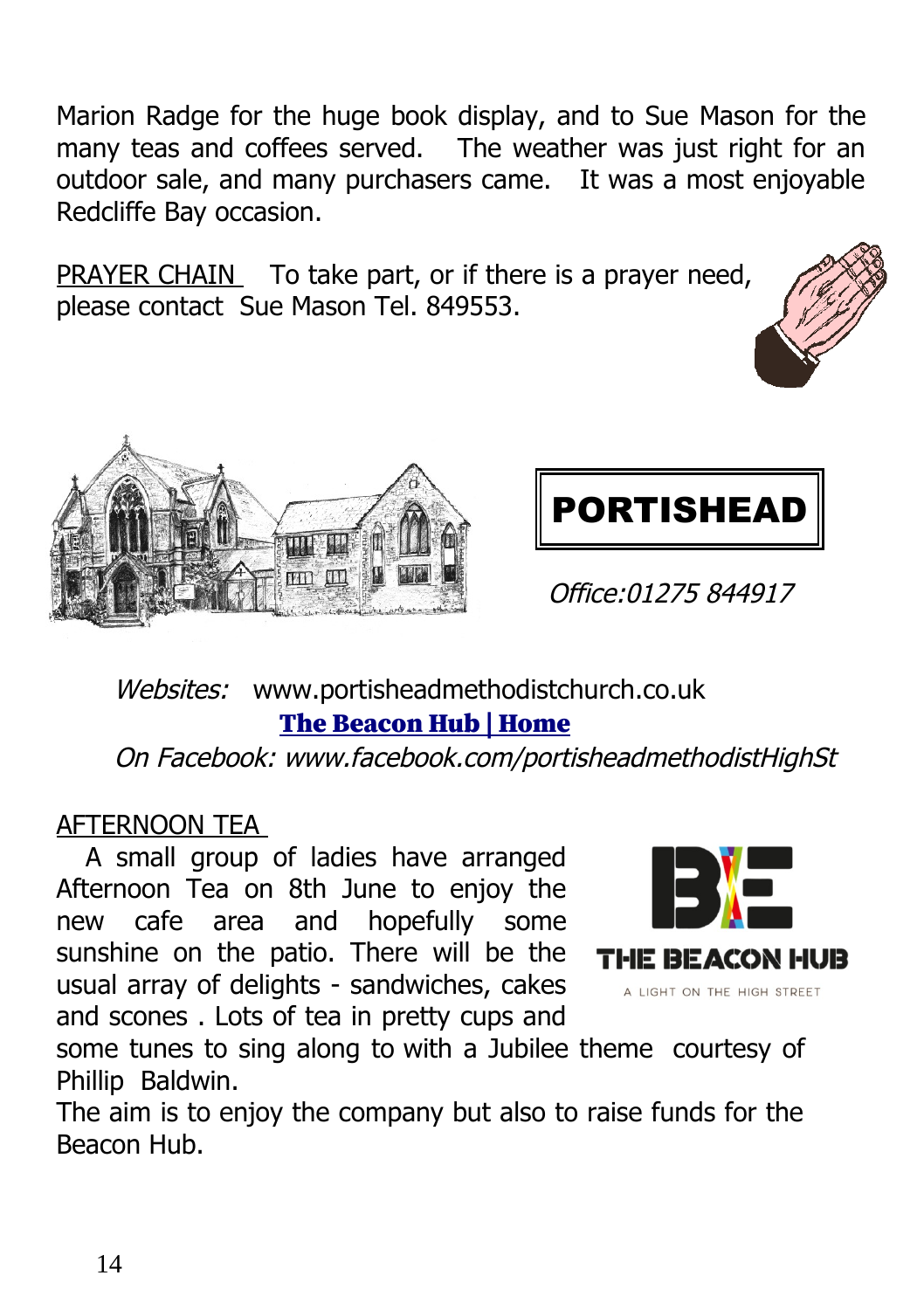Numbers are limited and the booking deadline was 26th May, but check with Yvonne Rowland or May Cox to see if a place is still available.. The cost will be £10 a head.

#### LEAVING

 Ann and I are extremely grateful to everyone for their best wishes and thoughts as we pack up to move from Portishead especially all those involved in the lovely buffet and send off we enjoyed in the Hub on the Thursday before we moved. Over many years we have worshipped at High Street and have had the privilege of working alongside many faithful and committed Christian folk. We have made many friends and enjoyed fun and fellowship with so many. There is a saying 'Don't cry because it's over, smile because it happened' and although it is not easy saying good bye we look back on our time in Portishead with immense gratitude and pleasure. New horizons await us and the church at Portishead. God has been our guide and companion throughout our time here and we pray he will continue to bless us and our many friends at High Street in the changes and challenges that lie ahead. Our love and grateful thanks to you all.

#### Ken Gathergood

#### BOOK CLUB

 Our next book club meeting will be on Saturday the 2nd of July 10.30 am till noon, at the Beacon Hub when we will be reading and discussing:

 The Room in the attic by Louise Douglas. If you enjoy reading you would be welcome to join us

Anne

#### **POSTSCRIPTS**

A little boy, told by his mother that he might now go on a picnic she had previously forbidden, sighed, "It's too late Mummy, I've already prayed for rain."